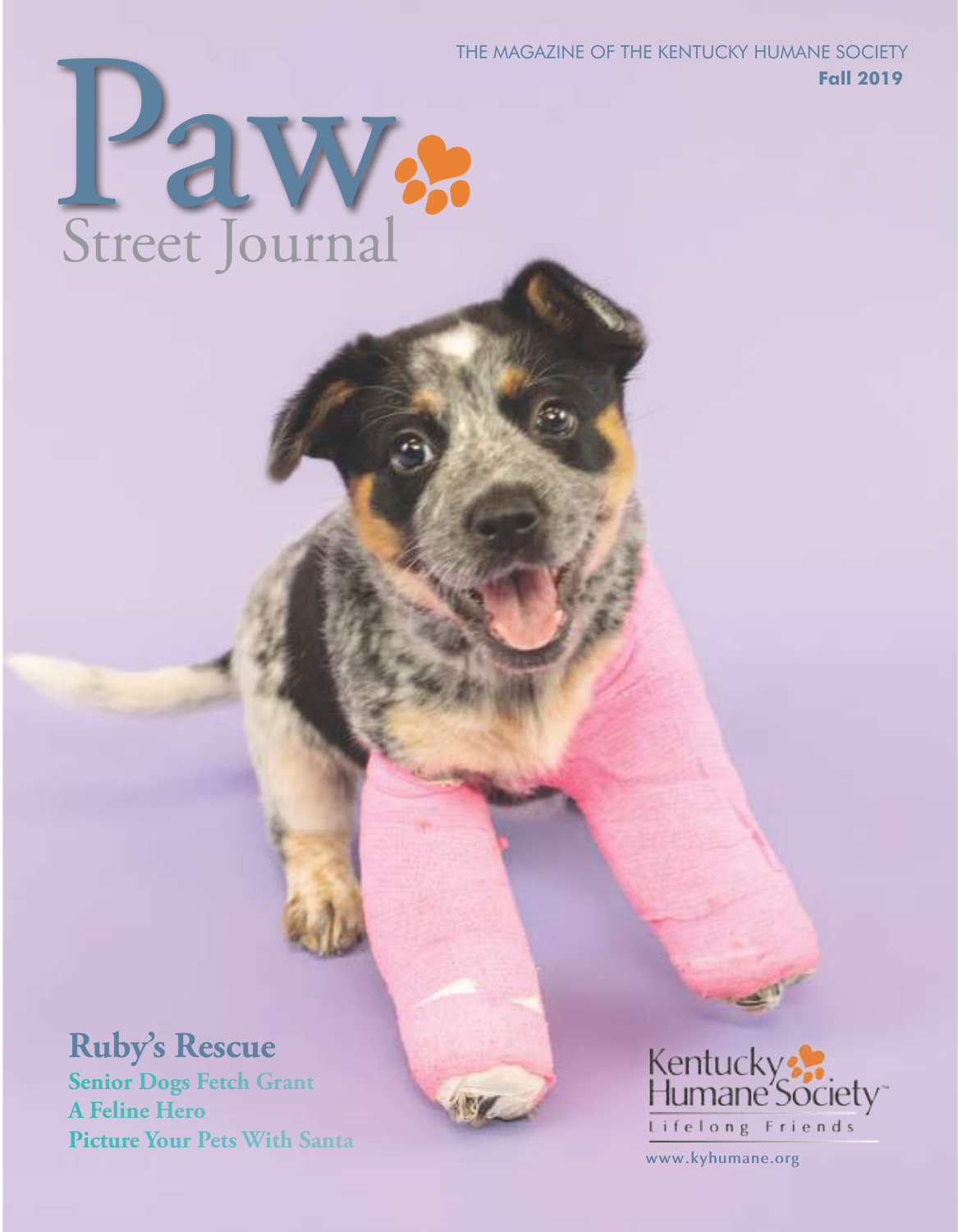



#### www.kyhumane.org

#### **On the Cover**

Ruby was rescued after she was found with two broken legs. Photo by Jennifer Schoenegge



The *Paw Street Journal* is a quarterly publication of the Kentucky Humane Society. Questions or comments may be addressed to the Public Relations Department, (502) 515-3152 or info@kyhumane.org. Circ.: 16,500

**Editorial team:** Dominic Jackson, Andrea Blair and Megan Decker. Volunteer proofreader Sara Ulliman. Photos by Bobby Baumgardner, William Beasley, Amanda Brown, Aimee McFerren, Jennifer Schoenegge, Wendy Stidham and Kaye West.

#### **Board of Directors**

David Easterling, Ann Leonard, Bill Myers, Patrick Padgett, Cathy Shircliff, Darren Stein, Jena Stone, Ellen Stubbs

#### **Leadership Team**

Kat Rooks, Kentucky Initiatives Director

Kristin Binkowski, Development Manager

# Dear Friends,

I'm excited to share some great news with you: This holiday season, your gift to the Kentucky Humane Society will save twice as many lives!

The Kentucky Humane Society's Board of Directors has generously offered to match — dollar for dollar — every gift we receive before midnight on Dec. 31 ... up to a total of \$35,000.

With your matching gift today, you can save the lives of twice as many innocent animals like Ruby. Your generosity will provide them the lifesaving care and hope they desperately need.



*Lori Redmon with a dog*

The Kentucky Humane Society is our state's largest pet adoption agency and spay/neuter provider. Thanks to donors like you, we take in and find homes for more than 6,000 cats,

dogs and horses every year. We help animals not only in Jefferson County, but from all corners of Kentucky.

But we can only do it with your support. Your donations allow us to give Kentucky's needy animals lifesaving medical care, nutritious food, kindness — and forever homes.

Please make that life-changing difference for them with your gift today. On behalf of Kentucky's dogs, cats and horses who will be served by your generosity, thank you!

With gratitude,

Lori Kane Redmon President and CEO

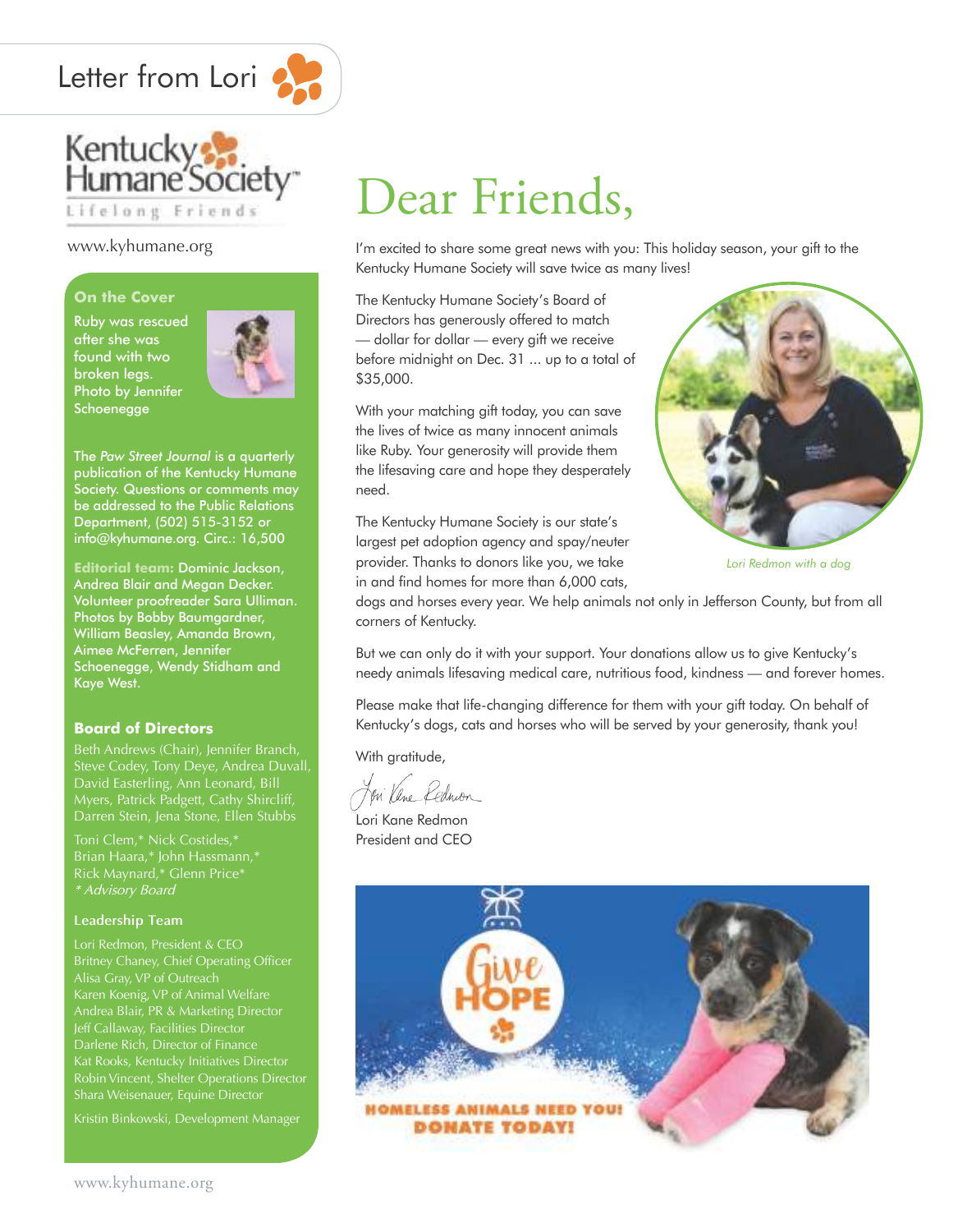



*Ruby is a beloved member of the Richardson family*

# Ruby's Rescue *Puppy with Broken Legs Saved at 6 Weeks of Age*

At just six weeks of age, Ruby had already known a lifetime of heartache.

She was born – unwanted and discarded – in a rural part of southern Kentucky.

By the time Gary and Julie Bowman found the little stray Australian Cattle Dog mix, her front legs were broken in multiple places, and she was unable to walk. She whimpered when she saw the couple and wagged her little tail as if to say, "Please don't hurt me."

The couple scooped up the fragile puppy and told her that everything would be all right. They brought her to Louisville and sought emergency medical care. But not being in the position to keep little Ruby, they reached out to the Kentucky Humane Society (KHS) for help. The Bowmans had already rescued a

number of dogs from Monroe County and brought them to KHS, and they knew that Ruby would receive excellent care at KHS.

Our veterinarian, Dr. Emily Bewley, examined Ruby, and found that the breaks in her legs were clean fractures, meaning that Ruby had suffered blunt force trauma.

"Whether her injuries were from a kick, a drop or a fall, we'll never know," says Dr. Bewley. "Ruby was rescued before her broken bones had the chance to set incorrectly, so her recovery went very smoothly, and she did not have lasting emotional scars."

Thanks to donations, KHS was able to give Ruby the medical attention, time and love she needed to heal.

**Have Your Gift Matched**

Ruby was placed in a loving foster home so she could recover from her serious injuries. Ruby had children and dogs to play with, and a doting family who lovingly watched over her as she healed.

Finally her little pink casts came off, and she was ready for adoption. Her foster family, the Richardsons, realized that Ruby was the perfect addition to their family, and they adopted her. Ruby's best friend is her "big sister," a German Shepherd named Riley.

"Our entire family fell in love with her," explains Kathy. "Ruby makes us laugh every day. She's a happy, joyful puppy."

From an injured and unwanted pup to beloved family member: Ruby's rescue shows how each of us can bring help and hope to animals in need.  $\ddot{\bullet}$ 

Our Board of Directors will match all donations received before Dec. 31 – up to a total of \$35,000. Have your gift matched by returning the envelope in this magazine or by visiting our website, kyhumane.org. If you prefer to mail or drop off your gift, the address is Kentucky Humane Society, 1000 Lyndon Lane Suite B, Louisville KY 40222.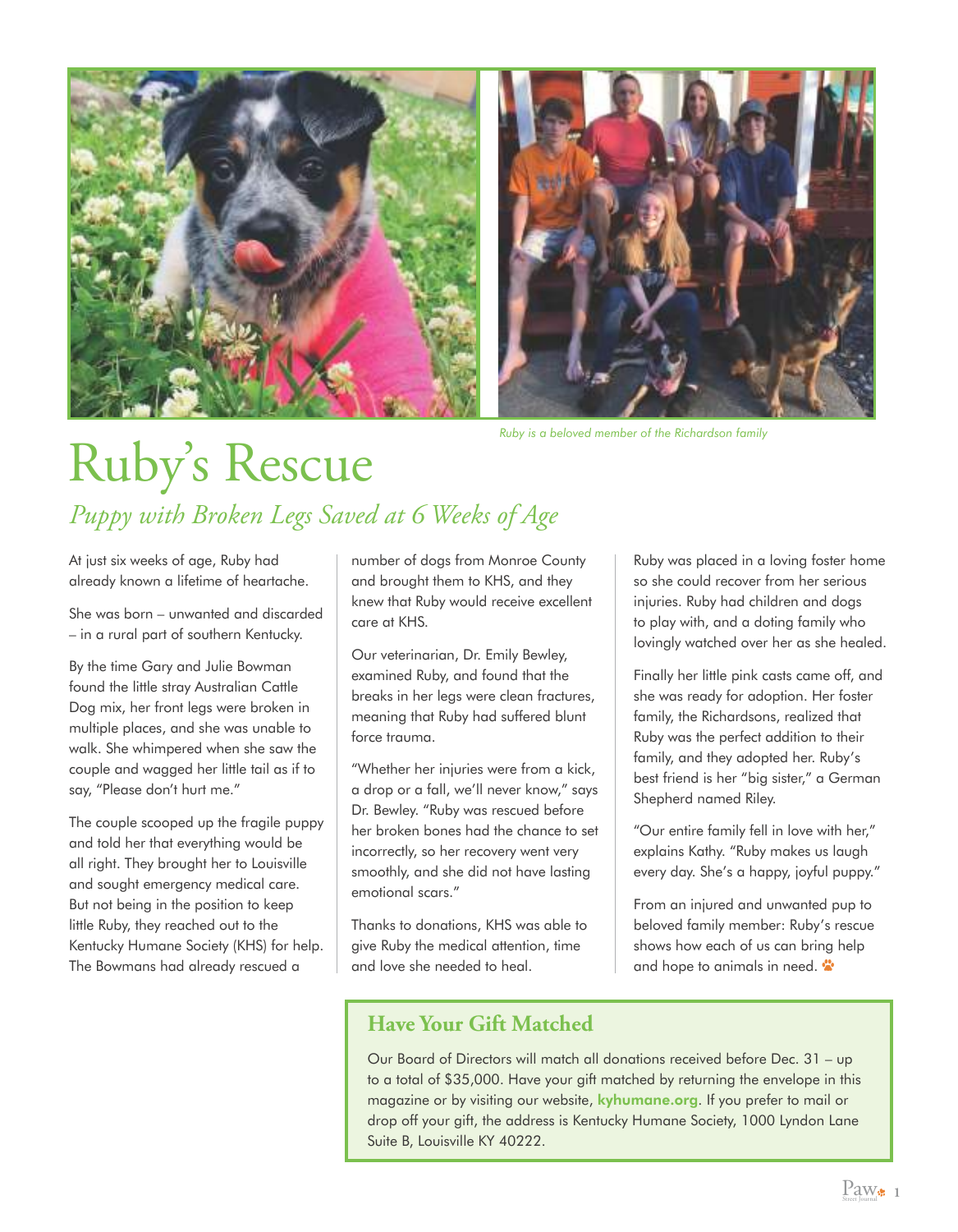## Compassion Matters



## A Feline Hero

### *Piggy Smalls Saves Other Cats through Unique Program*

Piggy Smalls is a big, happy, handsome orange tabby – who is also a local feline hero that helps save the lives of critically ill cats.

You see, animals, just like humans, sometimes need blood donations to survive. But demand for this life giving resource exceeds supply. When this happens, hospitals are sometimes placed on a waiting list, which can put needy animals at risk. Recently, Jefferson Animal Hospital partnered with the Kentucky Humane Society (KHS) to help save the lives of cats.

Piggy Smalls came to KHS when his owner abandoned him and left him on KHS' property. Despite his rough arrival, he was a hefty happy cat in great health, exactly what Jefferson Animal Hospital needed for their Blood Donor Program.

As a part of his adoption, Piggy Smalls' adopters agree to bring him to Jefferson Animal Hospital to be a blood donor so he can save lives. By adopting Piggy Smalls and keeping him in this vital program, his new family receives a number of benefits from Jefferson Animal Hospital, including a complimentary annual wellness exam, core vaccines, annual testing and free blood products should Piggy Smalls ever be in need.



*Piggy Smalls with his new mom*

On August 22, Piggy Smalls met the Wagner family, and it was love at first sight! We couldn't be more grateful. Not only did the Wagners rescue a once-abandoned cat, but by keeping him in the program, they will help save the lives of other cats. That's something that—as animal lovers—we can all be grateful for.

Piggy's mom says, "Piggy has brought lots of cuddles, wet ear kisses and lots of fur into our lives. We're proud of him for being a blood donor and how he'll be able to help save many cats' lives. We wouldn't have it any other way!"

## Johnny and June

### *Tiny Chihuahuas Survive Attack and Thrive*

Working at KHS, you never know what animal is going to need your help. Raina was there when two terrified Chihuahua puppies arrived. Johnny and June had injuries from being attacked by an animal. Johnny appeared to have gotten the worst of it, as he had several bites to his head and jaw.

"We were very concerned about the injuries and the fact that infection had set in," says Raina, Admission Technician.

Our Veterinary Services team got to work on the little ones, cleaning their wounds and giving them antibiotics. Uncertain if they would make it through the night, another employee, Angie, took them home. By the next day, Johnny's swelling had started to come down. Johnny and June spent the next month healing, growing and learning to love attention from their doting foster family. Finally they were healthy enough to be adopted. Their new families report that both of these little dogs are thriving in their forever homes.



*Johnny and June*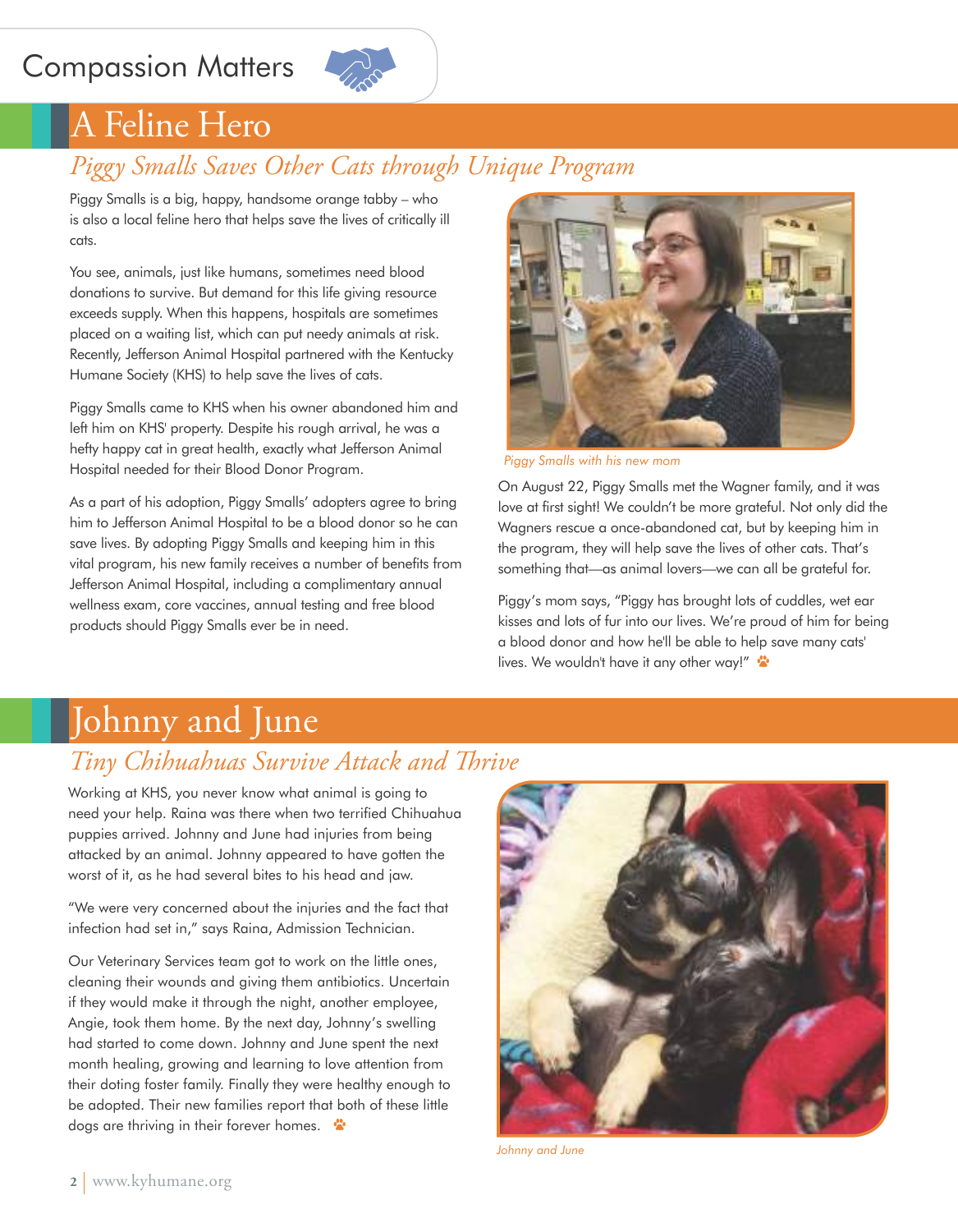## From Mayhem to Manners *Bonded Trio of Miniature Horses Finds New Purpose*



*Maggie, Henry and Hope* 

To anyone who has worked with Miniature horses, it's no surprise that these little horses can have mighty big personalities. This is especially true with Henry, Maggie and Hope.

These "minis" were more than a handful. They had never been trained, and after their owner died, they were taken in by relatives. Vanessa and her boyfriend had no experience with horses, but wanted them cared for in honor of their relative.

The minis regularly escaped and remained outside of their pen for days. At the end of her rope, Vanessa posted to Facebook, saying she needed to rehome them. Shara Wiesenauer, our Equine Director, offered to help.

"It was mayhem," says Shara with a chuckle. "We spent hours rounding up the horses. Henry especially did not want to be captured, and he led us on some wild goose chases."

Finally, all three minis were in the transport vehicle and headed to the KHS barn. But not only were the horses unsocialized, they were also underweight. None had received medical, dental, deworming or farrier care for over two years. Once the minis were of healthy weight, they were dewormed, vaccinated and treated for lice, and Henry was gelded.

Our dedicated team then started daily work with the minis to improve their ground manners. After months in rehabilitation, they are now healthy and well-behaved horses who love spending time together.

"Henry is a very serious guy who watches over his 'family.' Maggie is a very sweet, calm girl who goes with the flow. And Hope, the baby, is a spitfire who likes to make her opinion known," says Shara.

Finally, the little family was ready for adoption. And Shara found just the perfect match: Diana has a huge heart for animals, and wanted to keep the little family together. Henry, Maggie and Hope now live with two other miniature horses, and they are in training to be used in children's programs.

## Senior Dogs Fetch Grant

Old dogs have something to wag about, as the Kentucky Humane Society recently received a \$6,351 grant from The Grey Muzzle Organization, which envisions "a world where no old dog dies alone and afraid."

The funds are allowing KHS to provide veterinary care to senior dogs who are at-risk of being surrendered to shelters because their owners can't afford care. Also benefiting are senior dogs at KHS who are in "fospice" care (short for foster-hospice). Dogs in this program have limited lifespans due to terminal illnesses but have a good quality of life. Fospice dogs are placed in homes with volunteers, and KHS pays for medical care and monitors the dogs' health through their last days.

"This grant will help us give senior shelter dogs like BooBoo, a Miniature Schnauzer who is in advanced kidney failure, a loving foster home where she can live out her remaining days," said Kayla Saylor, KHS Foster Coordinator. "No one is more grateful or loving than a senior animal, and we're looking forward to helping more dogs with this grant."



*BooBoo is in fospice (foster/hospice) care*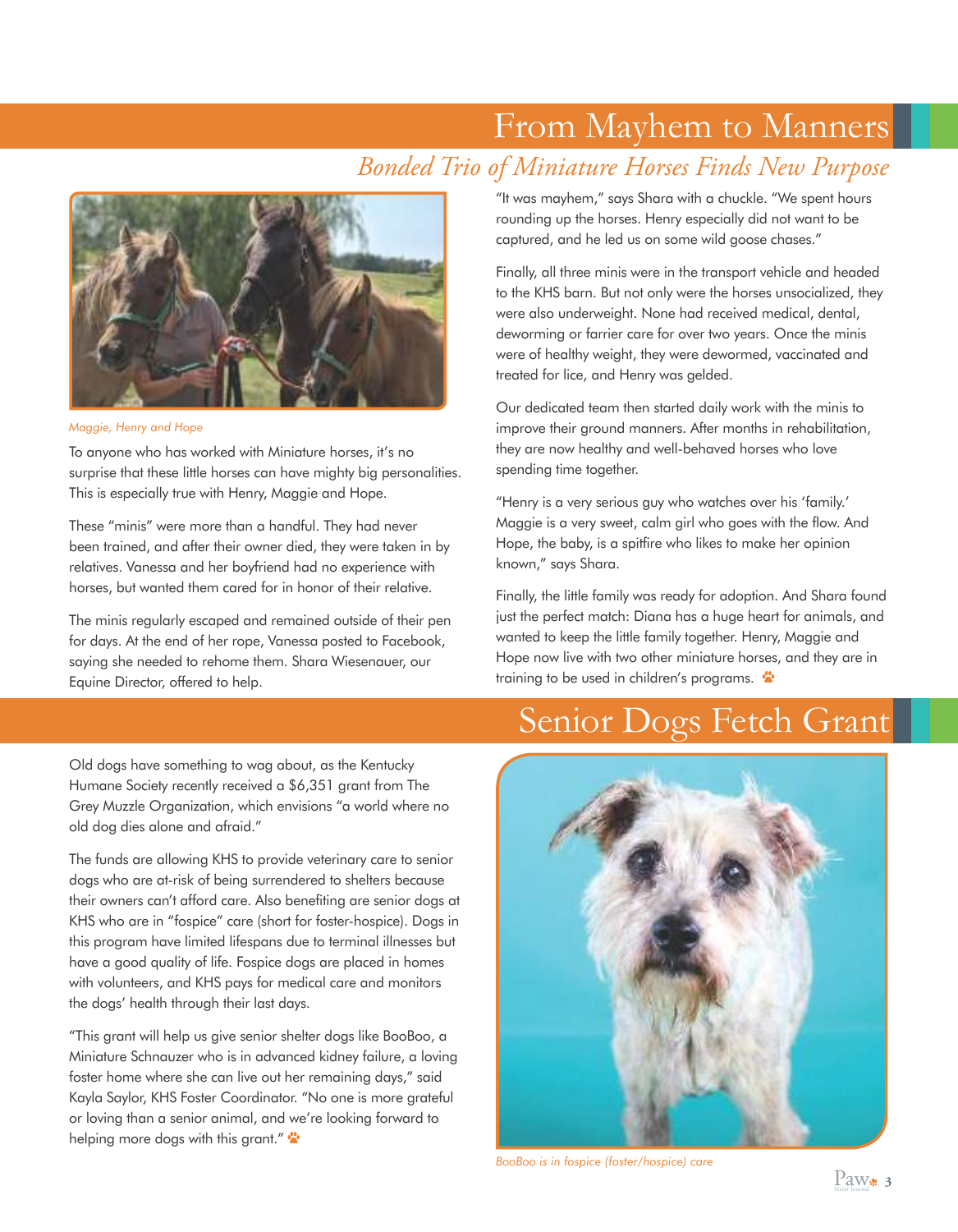## Always Pawsitive



## Ruby's Rescuers

## *A Remarkable Journey Helping Animals*

Julie and Gary Bowman are on a journey to help animals in Kentucky. From Monroe County to Jefferson County, the Bowmans have recognized a need to fund animal welfare initiatives in our state.

The Bowmans recently founded the Monroe County Animal Welfare program in southern Kentucky, where Gary was raised. During visits to the area, Julie and Gary were concerned with the number of stray dogs in this small farming community. They found Ruby, a six-week-old puppy with two broken legs, during one of these visits and brought her to KHS.

After making a financial contribution toward this new program, the Bowmans looked to KHS for guidance. KHS President & CEO Lori Redmon and Vice President of Animal Welfare Karen Koenig advised leaders in Monroe County how to create a spay/ neuter program and other proactive measures to save lives. This is just one of the ways KHS supports rural animal shelters.

The Bowmans also decided to help animals by including KHS in their estate plans.

"One of the reasons we wanted to include KHS in our estate plan is because we recognize the need to save and protect homeless animals. From personal experience (we rescued three litters of puppies from southern Kentucky and brought them to



*Gary and Julie Bowman with Josie*

KHS), we are confident that KHS will always put the needs of the animals in their care first," said Gary.

"Since 1884, KHS has worked to improve animal welfare in our state," said Kristin Binkowski, KHS Development Manager. "Together with people like the Bowmans, we will continue to make a difference in the lives of thousands of dogs, cats and horses we assist every year."

#### **Become a Lifelong Friend**

Supporters who include KHS in their estate plans are called Lifelong Friends. By making a gift to KHS through your will, trust or other financial plan, you are building a stronger future for pets in our community. If you would like to learn how you can become a Lifelong Friend, please contact Kristin Binkowski, at 502-515-3147 or at kbinkowski@kyhumane.org.

## Give for Good Louisville

A big thanks to our friends at Glaser's Collision Centers who gave \$500 toward our Give for Good Louisville efforts on September 12! When asked why they supported KHS on this community-wide day of giving, they said, "The Glaser family adopted their dogs and are happy to support efforts for others to find their companions."

In total, 502 people chose to donate to KHS during Give for Good Louisville, which is sponsored by the Community Foundation of Louisville. We are so thankful for everyone who "gave for good" that day and helped us raise over \$42,000!  $\ddot{\bullet}$ 

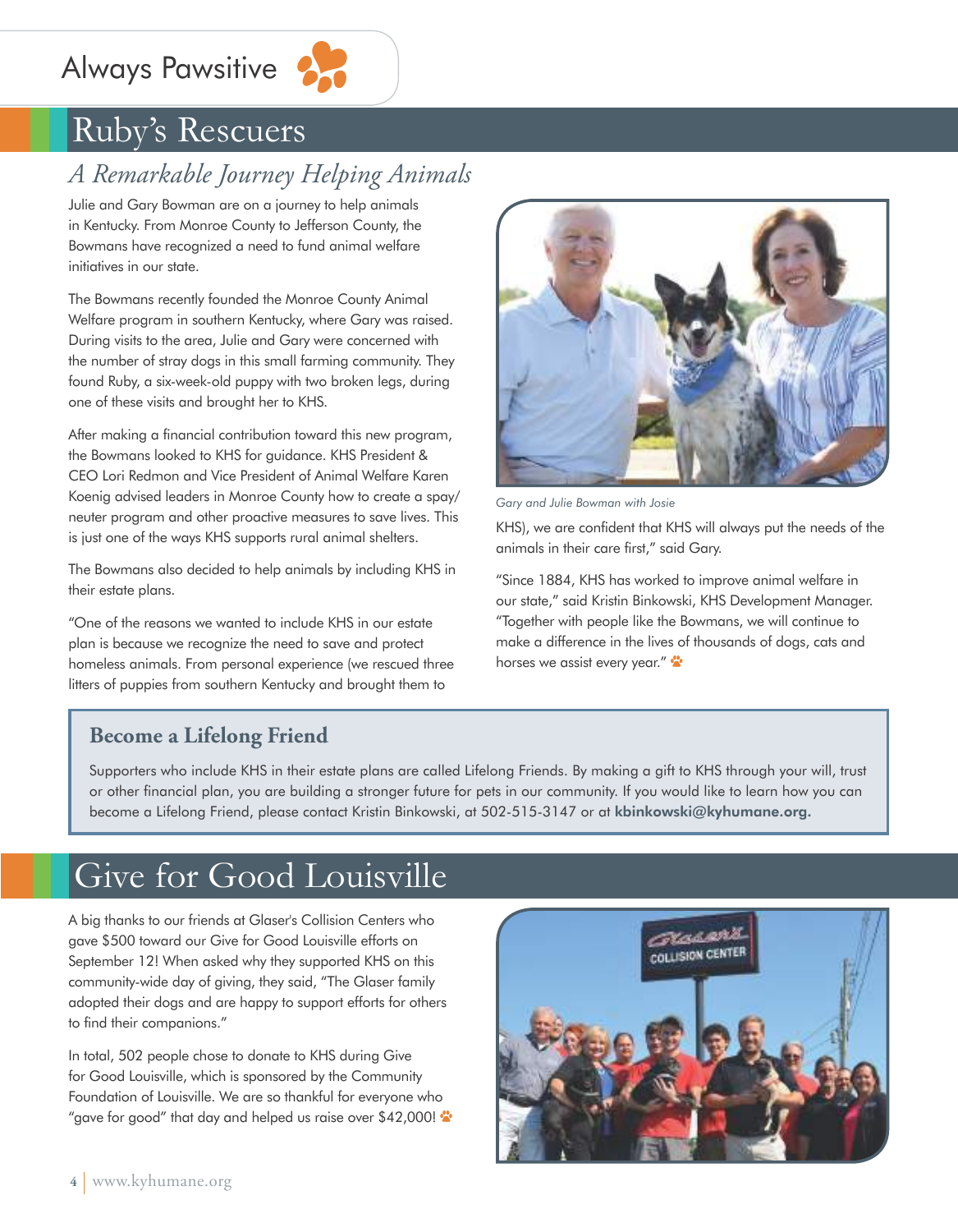

*Sadie with Aimee*

Six months ago, I would not have imagined myself with Sadie. My husband and I had always had Boxers. But when our fifth one, the famously spoiled Katie, passed away after Christmas, I was left with the unfamiliar stillness of an empty house. It wasn't long before I was perusing adoption listings.

My husband suggested we visit the Springhurst Feeders Supply to checkout a big girl the Kentucky Humane Society had available named Sadie. She was listed as an "American Staffordshire terrier mix," and from her picture, she was all head and ears.

## *By Aimee McFerren, KHS Volunteer* How Sadie Stole My Heart

My husband was smitten with Sadie's calm and sweet demeanor. She covered him in gentle kisses. I, on the other hand, was unsure of her sedate behavior and intimidated by her muscular physique. I was accustomed to goofy Boxers. I wasn't sure what to think of Sadie. I wondered what her "true" personality would be once she was out of the shelter and settled into a home. Would I be able to "handle" her?

I knew nothing accurate about pit bull-type breeds, and what I now recognize as stereotypes and myths filtered through my brain. Fortunately, my husband recognized Sadie's great potential. As it turns out, Sadie is a sensitive, intelligent and loyal love bug. She loves to give kisses, sometimes gentle, sometimes sloppy, and she has the cutest habit of presenting our house guests with toys. She enjoys car rides and browsing the aisles at Feeder Supply.

We've learned a great deal about Sadie's personality and preferences through training. We started with a KHS basic manners class and have progressed to more advanced obedience lessons. Sadie is now in training to become a therapy dog through WAGS Pet Therapy of Kentucky Inc.

Training has deepened our bond and helps ensure Sadie uses her best manners everywhere she goes. We are absolutely in love with Sadie Mae, and I can't imagine not having her as a part of our family!

#### **Share Your Pet's Story**

Do you have a story about how your KHS animal stole your heart? Send us your story as a private message at facebook.com/kyhumane.



Pets of Dairy Kastle

Katherine and Damian, owners of Dairy Kastle, came by our East Campus recently to visit our animals and drop off a generous donation to our shelter pets. Dairy Kastle is not only a local business that has offered tasty summer treats since 1976, but they also donate a portion of tips to the Kentucky Humane Society. Over the last seven years, they have donated more than \$27,000 to help our animals! While Dairy Kastle is closed for the season, you can enjoy their Dogs of Dairy Kastle Instagram handle.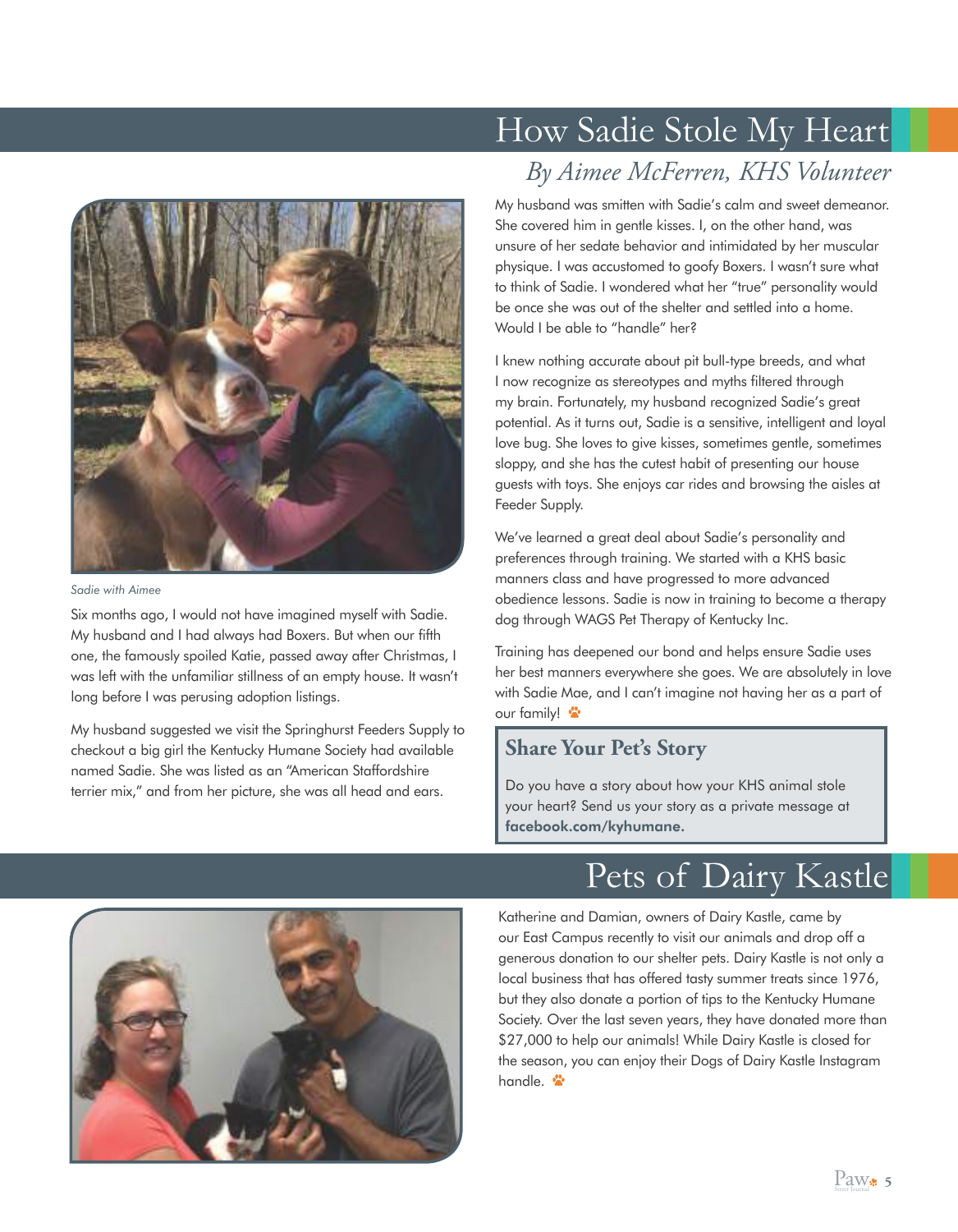## Ever Evolving @

## Home for Horses

We are pleased that our Equine C.A.R.E. (connect, assist, rescue and educate) program now has a permanent home!

The Kentucky Humane Society launched its equine division in 2015 with the goal of helping Kentucky's companion or recreational horses. Since then, our Equine team has rescued, rehabilitated and found homes for more than 300 horses.

Until we purchased the barns this year, we had relied on a series of foster homes and a donated lease of a barn to house our horses. But as our program grew, we knew we needed to find a permanent location.

Thanks to a restricted gift from a generous horse lover, we were able to purchase two adjacent farms in Simpsonville KY. Together, the farms provide 42+ acres of pasture, 38 stalls and a beautiful indoor arena for year-round riding and training. There is a separate barn for quarantine to ensure the health of the horses, and a barn for orphaned foals who arrive in the spring.

To show off our new "digs," we invited KHS volunteers to a Volunteer Appreciation Luncheon in July. Dozens of volunteers got a V.I.P. tour of the barn and met our horses.





#### **Help Our Horses**

Did you know that last year KHS found homes for almost 100 horses? Learn more about our Equine Program by following us at **facebook.com/khsequine.** Want to help our equines? Donations are gratefully accepted at **kyhumane.org/ equine-donate** or by calling 502-515-3143.

# Holiday Gifts That Benefit Our Animals

Looking for unique gifts that also help homeless dogs, cats and horses at the Kentucky Humane Society? Here are a few ways you can help:

**Pawtique** – our online store has adorable KHS-themed clothing and accessories, including T-shirts, hoodies, caps, mugs and more: kentuckyhumanesociety.myshopify.com.

KHS Pet Calendar – enjoy photos of local animals all year long! The 2020 calendar will be available for purchase at KHS locations and Feeders Supply stores in late November.

**Dedication Paver** – honor or memorialize a loved one with a KHS Dedication Paver. These attractive, engraved stones are laid in our Garden of Lifelong Friends at the our Sam Swope Pet Treatment & Lifesaving Center on Steedly Drive.

Amazon Smile – if you are an Amazon shopper, you can donate to KHS with every purchase. Go to *smile.amazon.* com and Amazon will donate .5% of your purchases to your selected charity.

Sponsor an Animal – sponsor an adoptable animal in honor of your loved one, and we'll send them a card: kyhumane. org/sponsor-a-pet.

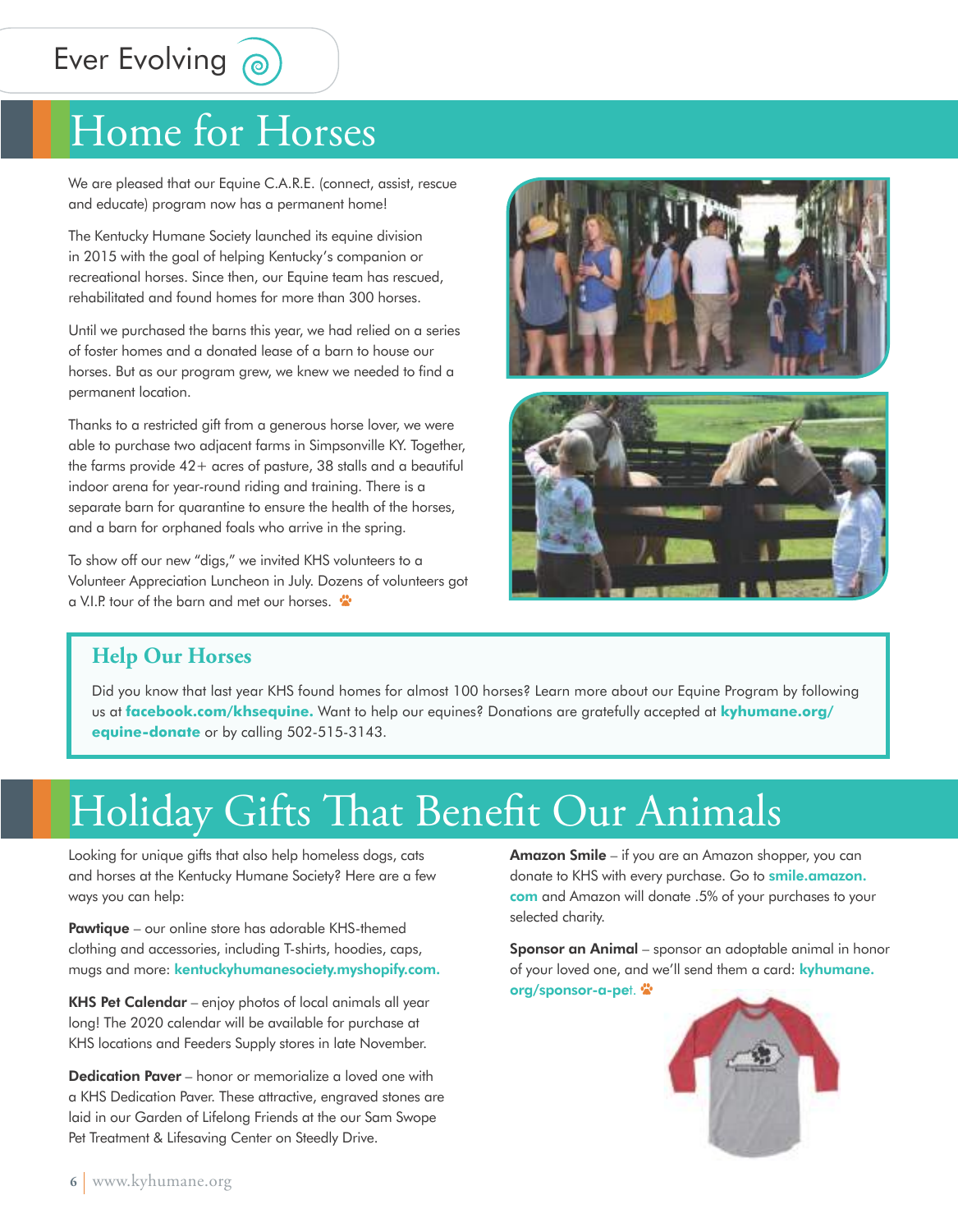

## 2019 Tuxes & Tails A Huge Success!



Over 450 guests attended our Tuxes & Tails Gala on August 17 and helped raise over \$295,000 for our animals – making the 2019 Gala the most successful in KHS history! Included in this total was over \$80,000 that was raised for our TLC Fund, which pays for medical or behavioral help to our most fragile animals.

What do the results of the Gala mean? It means we can continue to provide the best care to over 6,000 dogs, cats and horses who arrive at our doors each year. KHS relies on proceeds from fundraising events and on donations large and small to fund our lifesaving work.

We want to give a special thank you to our honorary chairs, Cynthia Parnell Collier and Dr. Allan Parnell, for their dedication to our lifesaving mission, and for their support which inspired so many others to give. Another big thank you to our in-kind donors for all their amazing and beautiful auction items that



raised over \$65,000! We also want to recognize our Tuxes & Tails Committee Chair Cathy Shircliff, who provided leadership and helped ensure this Gala was one for the record books.



*RESEVENCEP* 

## Picture Your Pets with Santa

For the 32nd year in a row, Santa Claus and over 600 volunteers will take time to help local homeless animals.

The annual Picture Your Pets with Santa at all Feeders Supply stores will be held the first two weekends in December on Saturdays and Sundays 11 a.m.-3 p.m. Event proceeds benefit 10 animal welfare organizations, including KHS.

December 7-8 and 14-15 pet owners can get professional holiday portraits and gift items of their family members and help local homeless animals at the same time. Last year's event brought in more than \$100,000 for local animal welfare agencies.

Photos are offered in various packages, starting at \$12. Gift items featuring the pet's photo, including ornaments, mugs and key chains are also available, starting at \$14.



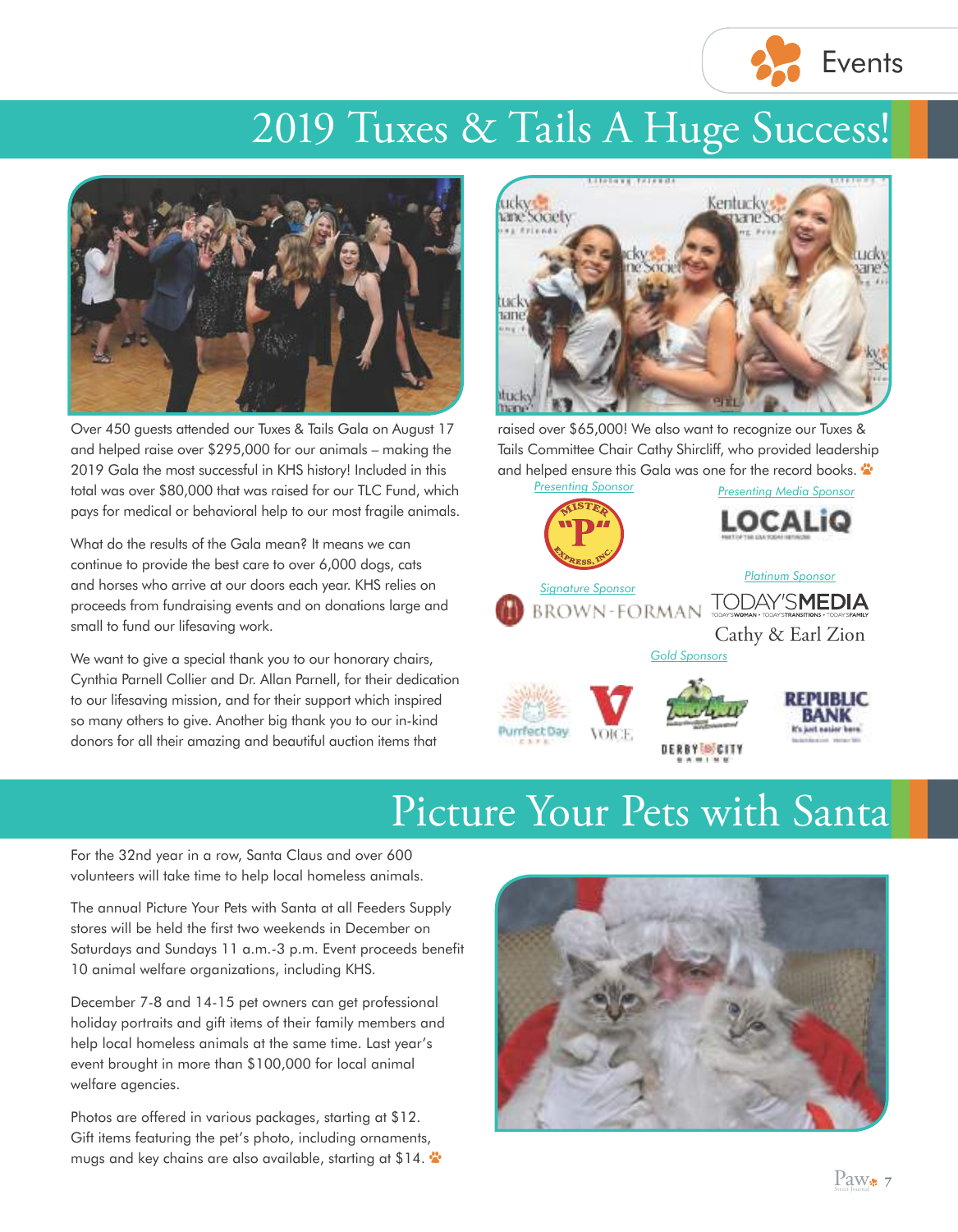Inspire Others

# Volunteer De-Tails

Danielle has been a volunteer with the Kentucky Humane Society's East Campus for five years. Each week, she dedicates her time and energy to the animals in the shelter.

As a volunteer for KHS, Danielle socializes dogs, takes them on walks outside for exercise and assists with cleaning kennels. She enjoys giving the animals love and affection. Her favorite memory during her volunteer experience was holding four puppies in her lap while they were all taking a nap. She finds volunteering a wonderful opportunity to share her time and talents with animals that truly enjoy being loved.

Danielle participates with Special Olympics Kentucky by playing basketball for the Louisville Wizards. She also attends the Adult Development Academy at Down Syndrome of Louisville. However, her true passion in life has always been animals. Danielle has kept busy caring for her own beagle, Molly, for the past 16 years.

Outside of volunteering, Danielle enjoys family time with her parents, sister, Gabby, and brother, Greg. She enjoys going out to dinner with her grandparents. Danielle also has her own circle of friends who go bowling, swimming and watch movies together.

Thank you to Raising Cane's for sponsoring of our volunteer program.



*Danielle with Katie, a 2-month-old Hound mix*

#### Become a Volunteer

Learn about volunteer opportunities at *kyhumane.org/volunteer*. Currently, we are in need of volunteers for Picture Your Pets with Santa the first two weekends in December. Contact Savannah to learn more at **volunteer@kyhumane.org.**



#### **Happy Birthday!**

Jackson came to our East Campus on his birthday to donate some of his very own money to help animals at the Kentucky Humane Society. He had just lost his own dog the month before, and he wanted to donate to help the homeless animals. Our hearts were so touched by his compassionate gesture!

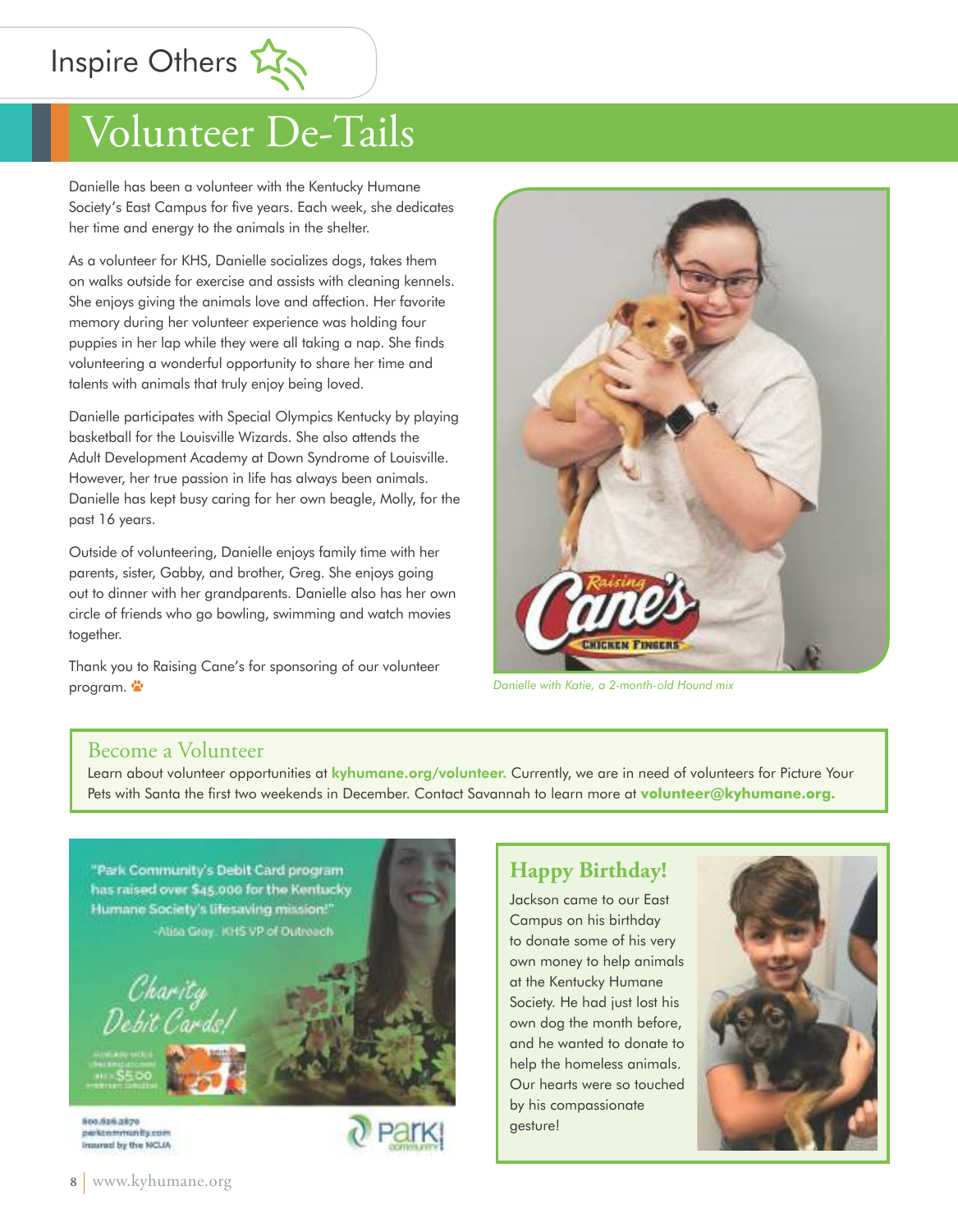## Happy Tails!



15-year-old Stanley came to the Kentucky Humane Society from an overcrowded shelter in very rough shape. The poor senior Dachshund was missing fur from skin allergies, and he had suffered from painful dental disease for years. Probably due to the holes in his mouth from where his teeth had rotted out, his left eye had become diseased. At KHS, we removed his damaged eye and one of his few remaining teeth. When the sweet dog was finally ready for adoption, he met the Morris family and it was an instant match! Stanley now has a senior Dachshund brother, a senior Labrador brother and a kitty friend to play with, along with awesome parents! Congratulations to our little man and have a wonderful life.



Guthrie came to the Kentucky Humane Society at just one month old. After spending four weeks in foster care growing and socializing, he was adopted by Letchumanan in August! Congratulations on finding your special someone, Guthrie!



Goofy came to the Kentucky Humane Society from an overcrowded shelter and right away, we noticed that he was special. His right eye was higher than his left, his snout seemed to curve upward and his ears were extremely close together, sitting directly on top of his head. Along with his physical abnormalities, Goofy also showed some neurological symptoms. The shelter was a bit overwhelming for Goofy, so he stayed in a foster home while he waited for his forever home to come along. After several months with us, Goofy met the Rahn family and it was love at first tail wag. They adopted our sweet boy, and we couldn't be more grateful!



The Wallace family found Rose when she was a tiny kitten in need of help. Being inexperienced in caring for a tiny bottle baby, they brought her to the Kentucky Humane Society where she was raised in a foster home. Rose went up for adoption and the Wallace family came back to adopt her! Congratulations, Rose, on your forever home and family!